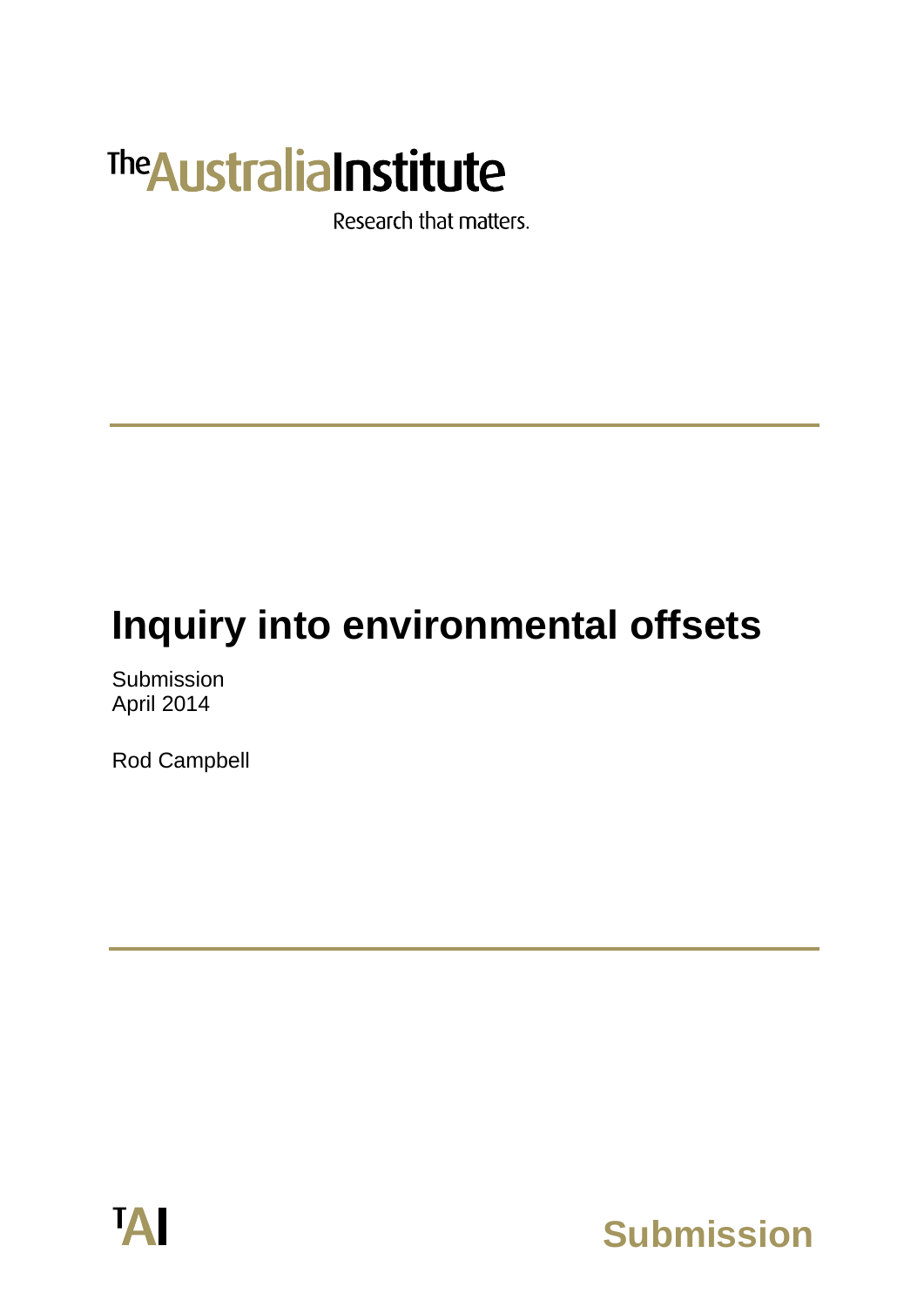### The Australia Institute

Research that matters

#### **About TAI**

The Australia Institute is an independent public policy think tank based in Canberra. It is funded by donations from philanthropic trusts and individuals, memberships and commissioned research. Since its launch in 1994, the Institute has carried out highly influential research on a broad range of economic, social and environmental issues.

#### **Our philosophy**

As we begin the 21st century, new dilemmas confront our society and our planet. Unprecedented levels of consumption co-exist with extreme poverty. Through new technology we are more connected than we have ever been, yet civic engagement is declining. Environmental neglect continues despite heightened ecological awareness. A better balance is urgently needed.

The Australia Institute's directors, staff and supporters represent a broad range of views and priorities. What unites us is a belief that through a combination of research and creativity we can promote new solutions and ways of thinking.

#### **Our purpose—'Research that matters'**

The Institute aims to foster informed debate about our culture, our economy and our environment and bring greater accountability to the democratic process. Our goal is to gather, interpret and communicate evidence in order to both diagnose the problems we face and propose new solutions to tackle them.

The Institute is wholly independent and not affiliated with any other organisation. As an Approved Research Institute, donations to our Research Fund are tax deductible for the donor. Donations can be made via our website at https://www.tai.org.au or by calling the Institute on 02 6130 0530. Our secure and user-friendly website allows donors to make either one-off or regular monthly donations and we encourage everyone who can to donate in this way as it assists our research in the most significant manner.

Level 5, City Walk Centre 131 City Walk Canberra City, ACT 2601 Tel +61 2 6130 0530 Email: mail@tai.org.au Website: www.tai.org.au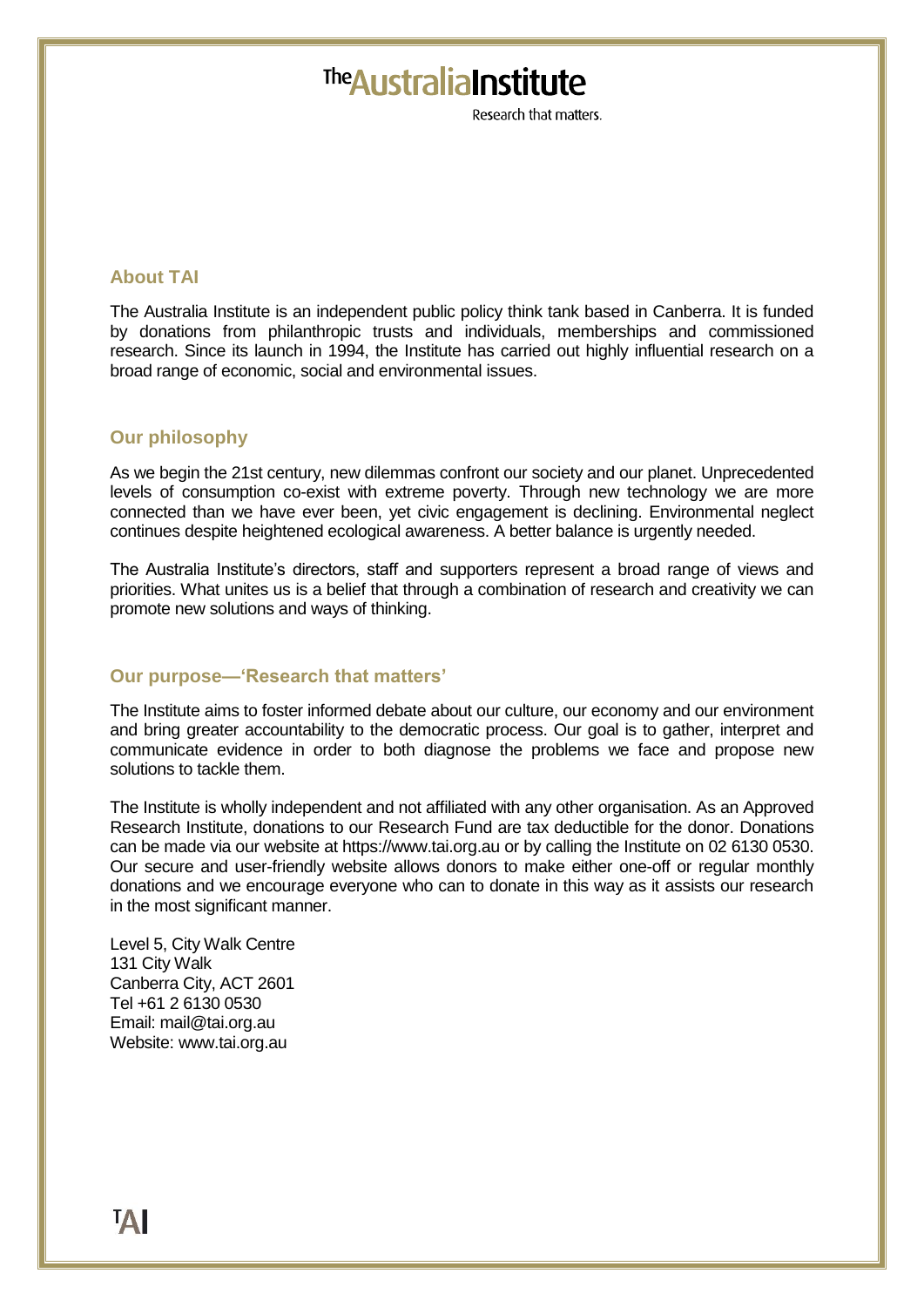#### **Introduction**

The Australia Institute welcomes the opportunity to make a submission to the Standing Committee on Environment and Communications, References Committee Inquiry into environmental offsets. Our experience with environmental offsets is mainly related to their treatment by economists and particularly in the economic assessment of major projects.

This submission first discusses offsets in economic theory, particularly in light of some recent reports by the Productivity Commission, which contain confused and at times misguided ideas on the economics of environmental valuation and use of offsets.

The second section of our submission discusses how environmental offsets have been treated by economists in relation to major projects in Queensland, particularly Waratah Coal's Galilee Coal Project, and NSW, particularly Maules Creek Coal Project, Wallarah 2 Coal Project and Warkworth Coal Project.

#### **Offsets in economic theory**

From an economic perspective, the need for an environmental offset arises when an environmental asset is to be damaged or destroyed, resulting in a loss that is borne by the environment and therefore the wider community. To ensure community welfare is not reduced, the developer needs to compensate the community.

How should this compensation be provided? Options include the payment of a tax, the purchase of a permit, or the creation or purchase of an offset in the form of some environmental enhancement elsewhere.

While taxes, permits, etc are commonly used for environmental assets such as water, or pollution discharge, most discussion around environmental offsetting relates to native vegetation and species habitat. Most commonly an area of native vegetation being destroyed for a building or mining project is offset by the developer undertaking to restore or create an area of vegetation elsewhere.

Of key concern to policy makers should be the question of whether the offset or other compensation is appropriate to the damage done to the environmental asset, ie does the offset actually work or is the compensation adequate? Purchases of credits in wellestablished schemes such as salinity credit or water markets suggest that these prices do compensate the community for use of environmental resources, particularly when well defined caps on total use are in place.

Vegetation, species and ecosystems are more difficult to convert into financial terms particularly when they are in danger of local or complete extinction. An early economist to address this question was Richard Bishop, who advocated the use of a "Safe Minimum Standard" approach to ensure against species and ecosystem loss. This approach: $1$ 

*calls for avoidance of extinction unless the social costs are unacceptably large*.

Bishop's example is of a hydro electric dam proposed to flood an area containing the last known habitat for an endangered species. He advocates "*sufficient population and habitat to ensure survival*", which would need to be ascertained not by economists, but by ecologists and other natural scientists. He also addresses the issue of "*How much is 'unacceptably* 

 $1$  (Bishop, 1978). Note that Bishop draws heavily on the work of (Krutilla, 1967) and other economists such as Ciriacy-Wantrup.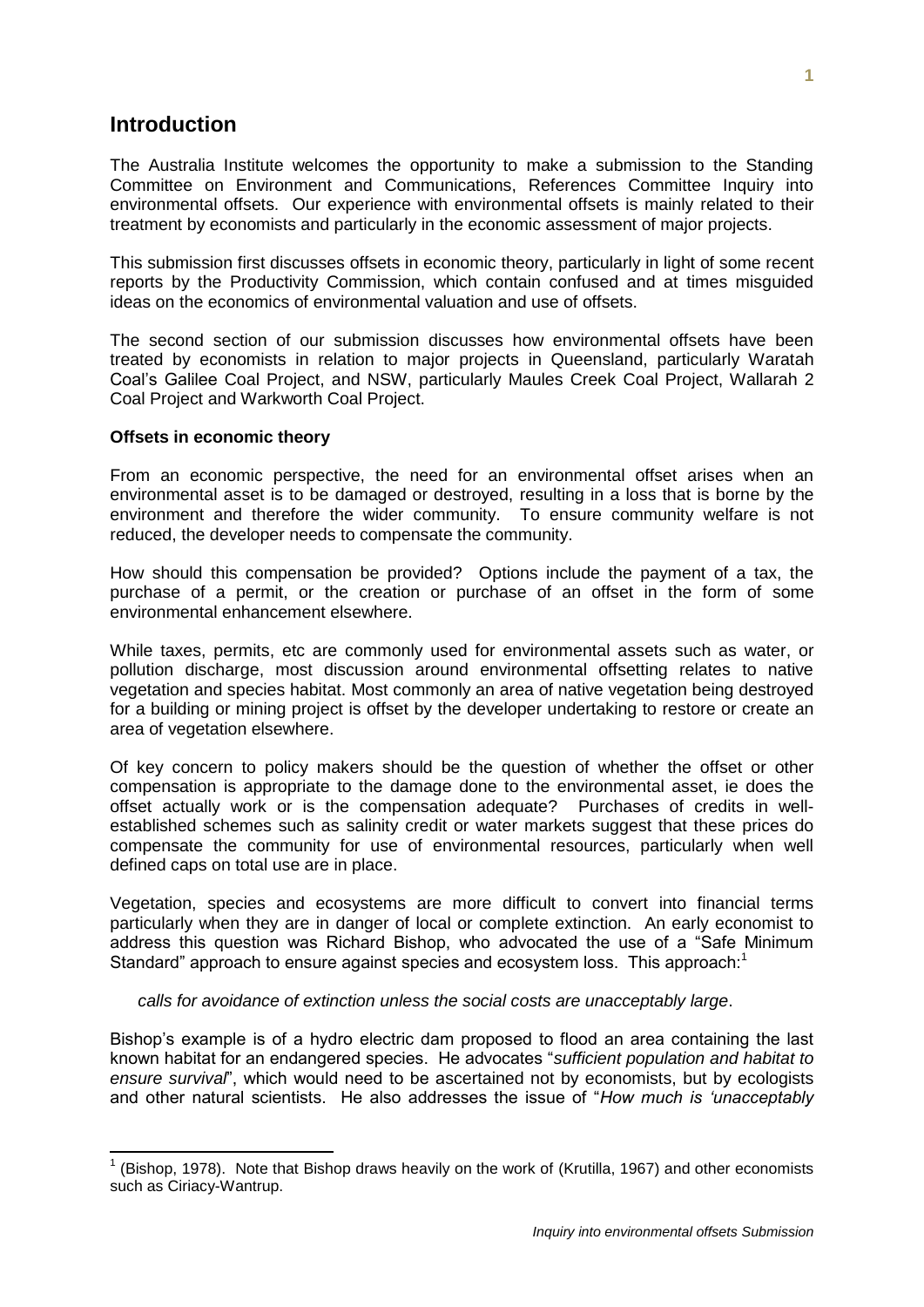*large'*", an issue which "*must necessarily involve more than economic analysis, because endangered species involve issues of intergenerational equity*".

The key point to take from Bishop's work is that when dealing with the uncertainty and irreversibility of environmental damage, valuation in economic terms may not be particularly meaningful. He advocates taking scientifically derived estimates of what is required and then using economic tools to drive efficient development around this requirement.

Environmental offsets should be seen as an extension of this idea. While Bishop discusses a situation where "*there is no alternative method of preventing extinction*", offsets are an alternative if the situation is not so dire. The parallel is that environmental scientists should be advising as to the required conservation standards to protect environmental assets in offsets. Once scientists have established these standards or offsets, then economists can assist with finding efficient ways to achieve them.

There is a strong parallel here with earlier examples of successful trading schemes of water or salinity credits – caps on water use or saline discharge rights are set by scientists to ensure sustainable use, then economists assist with designing an efficient system. Similarly, discussion of climate change by economists such as the Garnaut or Stern reviews generally conclude that emissions reduction targets should be set with reference to climate science and a policy response guided by economics.

#### **Offsets and environmental valuation**

A clear advantage of using offsets is that they limit the need for putting a dollar figure on the environment. By providing compensation for environmental damage through environmental offsets, judged as equivalent by environmental scientists, the need to put a dollar figure on environmental assets is eliminated. The Productivity Commission recently noted:<sup>2</sup>

*environmental benefits are difficult to value, particularly those that are not reflected in market prices (so called 'non-market' values)…. There are several non-market valuation methods that can be used to evaluate such trade-offs, but they are not widely used for environmental policy analysis in Australia.*

How well such measures perform:<sup>3</sup>

*can depend on how familiar [survey] respondents are with the environmental assets in question. For example, people surveyed at a recreation site about their willingness to pay to visit are likely to be able to provide well-informed answers based on their knowledge and feelings about the site, and possibly also knowledge about substitute sites they might prefer if the cost of visiting changed. By contrast, when people are asked about environmental assets that are relatively unfamiliar to them (and which they may never visit) they rely more on the information presented to them and may have to construct their preferences during the survey.*

In other words, people who know a lot about an environmental asset have a better understanding of its value than people who don't. This is particularly the case for assets which provide benefits that may not be immediately obvious such as habitat for animals which pollinate crops, vegetated areas which improve water quality or coastal vegetation which reduces storm surge damage or other "indirect use values":<sup>4</sup>

 2 (Baker & Ruting, 2014) p2

<sup>&</sup>lt;sup>3</sup> (Baker & Ruting, 2014) p6

<sup>(</sup>Baker & Ruting, 2014) p12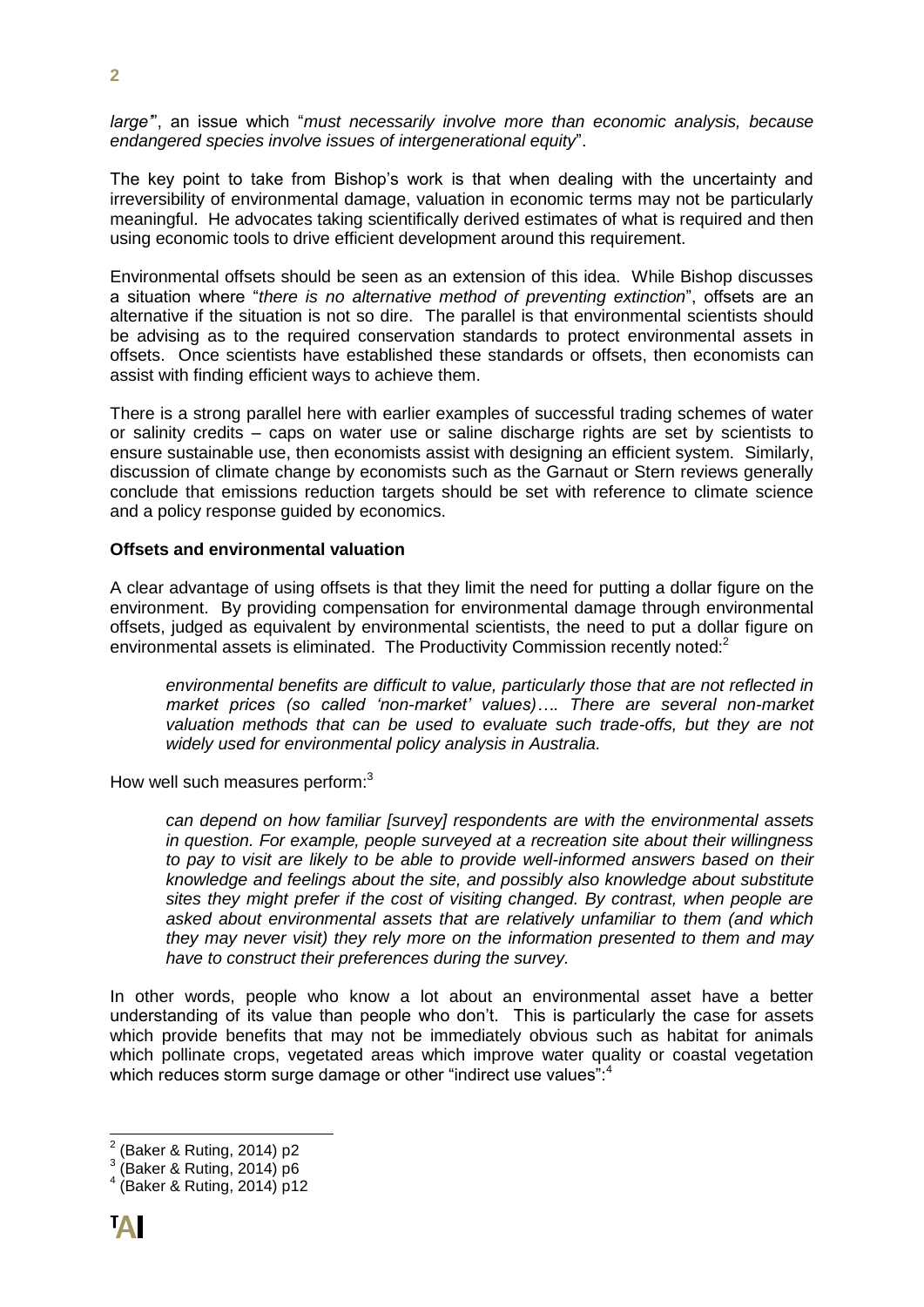*Indirect use values are the values people hold for the services provided by species and ecosystems. Examples include pest control, pollination and water cycling.*

In fact, people may not realise they place a value on such assets as they are unaware of the benefit they are receiving. Estimating the total economic value of an environmental asset is difficult, time consuming and costly, making offsets an attractive option for compensation for environmental damage.

Furthermore, provision of an offset may be preferable to paying a fee for equity reasons – the members of the community (present and future) who will be most impacted by the damage to the original environmental asset are likely to receive the most benefit from a well designed offset.

The Productivity Commission in another recent paper urges decision makers to evaluate offsets through exactly these sorts of measures:<sup>5</sup>

*regulators must adopt scientifically rigorous, consistent and predictable methodologies to quantitatively measure and value the expected environmental losses caused by development (and equally, to measure and value the expected environmental gains from available offset measures).* 

It is unclear if the Commission is referring to non-market valuation exercises or valuations based on other non-economic metrics, however they make clear that they prefer use of nonmarket valuation to assess whether values the community places on benefits are similar to the cost of offsets provided by project developers:<sup>6</sup>

*For example, if a project is expected to damage threatened species habitat, the proponent may be required to provide comparable areas of habitat in some contiguous region. The compliance cost associated with the offset policy is therefore determined by the cost of delivering 'equivalent environmental gains', not by the external cost of the development activity on the community. It is unlikely, therefore, that current offset policies and practices efficiently internalise the external costs associated with development activity.*

It is unclear why the Commission places so much faith in methods of evaluating costs to the community in this passage, while in quotes above emphasis is placed on the difficulties of these methods. If the species in question becomes extinct, external costs are difficult to evaluate in economic terms, to say nothing of ecological, moral and philosophical issues. The Commission believes that:<sup>7</sup>

*One way to achieve [efficient compensation to the community] is to impose a tax (often referred to as a 'pigouvian tax') on activities that generate negative externalities, such as environmental pollution. Appropriately set, a pigouvian tax on the polluting activity ensures producers face the total social cost of their production decisions, and the socially optimal amount of development activity (and environmental pollution) is achieved.*

The important words here are "appropriately set" which raises a series of questions. How to set an appropriate tax for different ecosystems and species in different locations, used/not used by different people under different jurisdictions? How will this tax price in uncertainty around extinction risk and its irreversibility? Will the costs involved in estimating all these

 5 (Productivity Commission, 2013) p241, emphasis in original.

<sup>6</sup> (Productivity Commission, 2013) p239

<sup>&</sup>lt;sup>7</sup> (Productivity Commission, 2013) p239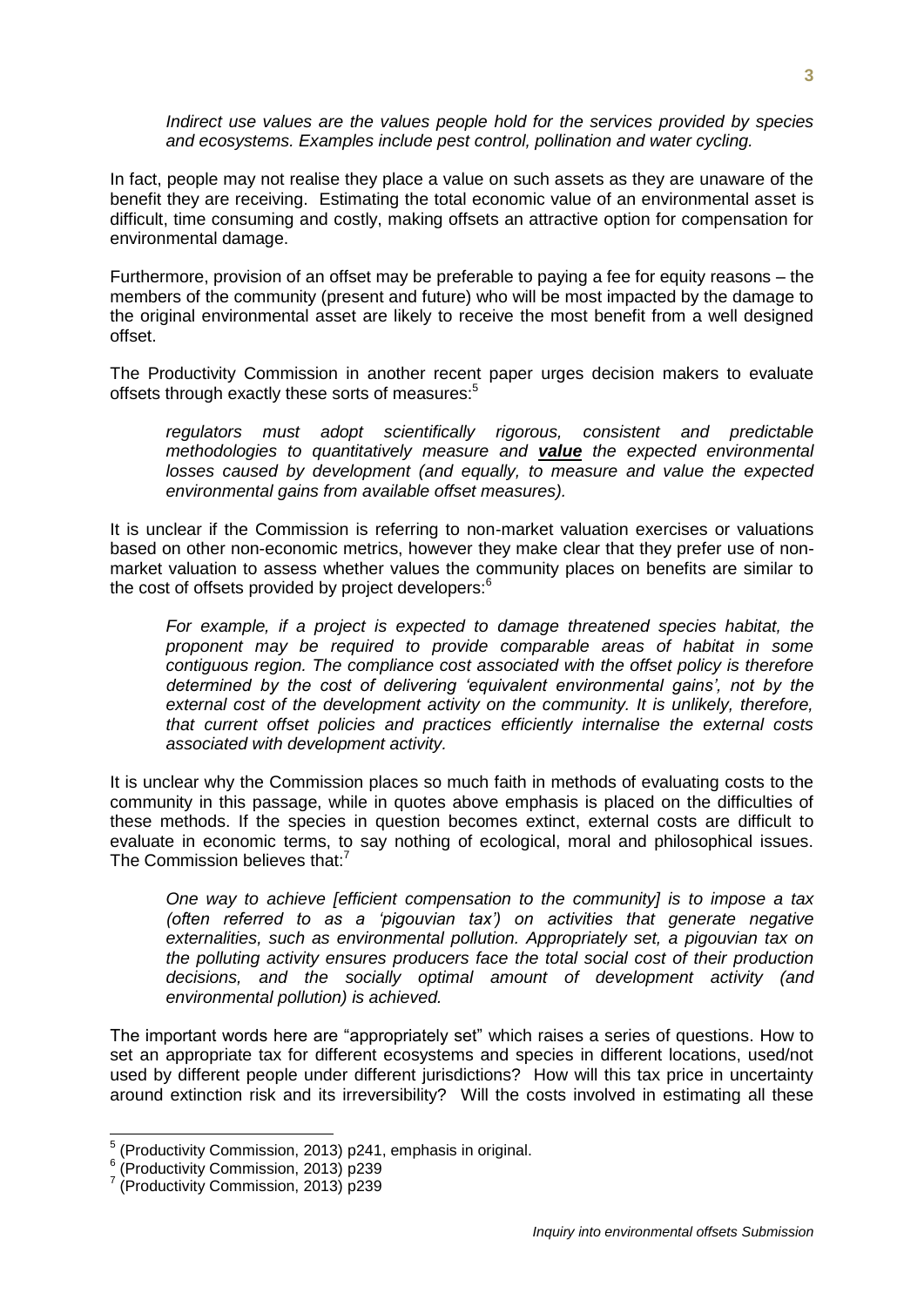appropriate tax levels and administering them be greater than provision of environmental offsets? These questions serve to illustrate the complexity of calculating environmental values for policy use which the Commission has not adequately addressed.

The use of environmental offsets is designed to ensure that species and ecosystems are able to survive and perform to levels deemed necessary by experts in these fields. Decision makers must take advice on environmental requirements from environmental scientists. If a development is likely to have irreversible impacts on species and ecosystems, safe minimum standards to ensure species survival and ecosystem function must be maintained. Similarly, where developments can proceed, but serious environmental impacts are being felt by the community, particularly on difficult to evaluate environmental assets such as native vegetation, environmental offsets designed by independent experts are likely to be the best policy option as they avoid problematic environmental valuation and equity considerations.

The following sections discuss projects The Australia Institute has had involvement with, which illustrate some of the challenges around environmental offsets and environmental valuation.

#### **Offsets and economics in practice**

#### **Queensland - Waratah Coal Galilee Coal Project**

The economic assessment of the Waratah Coal Galilee Coal Project, also known as the China First project, includes no mention of environmental costs or of any offsets. In fact, it fails to consider any costs or benefits of the project at all, instead focusing entirely on the potential impacts on indicators of economic activity such as gross state product. In other words, it never asks if the benefits of the project outweigh its costs, environmental, economic or social. It never asks if the project will make Queensland or Australia better off.

This lack of cost benefit analysis is a common failing of project assessment in Queensland and is contrary to Queensland Treasury guidelines. The Queensland and Federal governments seem unconcerned however, and routinely approve major projects without any understanding of the implications for government finances, let alone environmental offsets.

#### **New South Wales – Maules Creek and Wallarah 2**

In New South Wales decision makers are provided with cost benefit analysis, however the approach to environmental offsets is simplistic. Offsets are assumed to perfectly compensate the community for loss of habitat. The assessment of the Maules Creek project provides an example: 8

*Approximately 1,665 ha of forest and woodland … including [areas]… listed as Critically Endangered …are proposed to be disturbed as a result of the Project. This will remove habitat for a range of threatened fauna species.*

*These areas may have non-use values to the community that could potentially be estimated using non-market valuation methods such as choice modelling or contingent valuation.*

*…*

*With the implementation of the above ecological offset proposal it is considered that the potential impacts of the Project on terrestrial fauna and flora would largely be* 

 8 (Gillespie Economics, 2011a) p10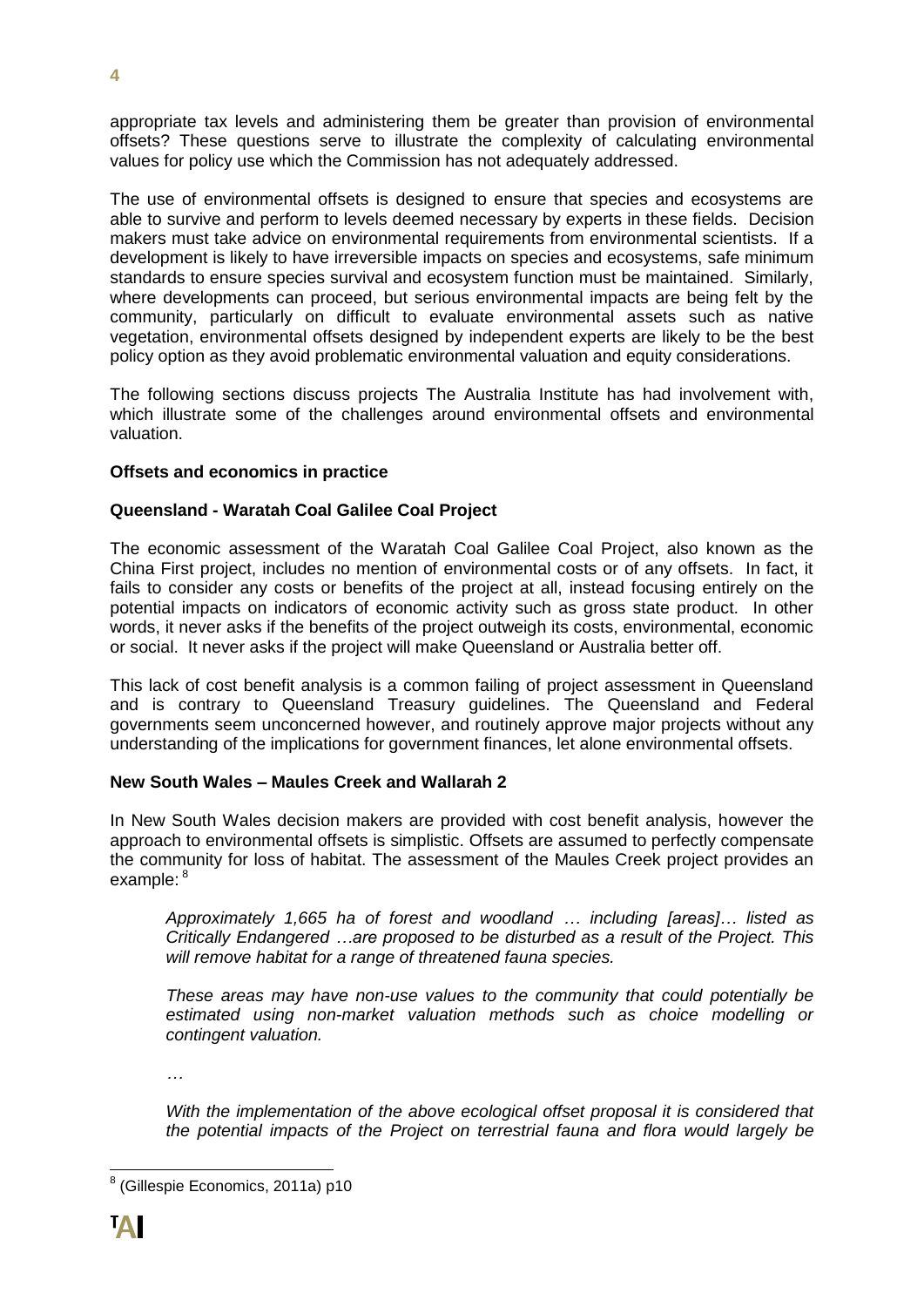*offset and hence no significant economic cost would arise that would warrant inclusion in the [economic assessment].*

The economist evaluating the Maules Creek Project lists a line item for ecological impacts in the cost benefit analysis, but it is given a zero value and noted as:

*Some loss of values but offset. Cost of offset included in capital costs and operating costs<sup>9</sup>*

The economist's approach is to assume that the value of the offset is exactly equal to the value of the environmental damage. An identical approach is taken in most NSW major project assessments.<sup>10</sup>

The main problem with this approach in economic assessment is that it ignores the debate that occurs between ecologists about how likely it is that offsets achieve their goals. Ecologists have several reservations about offset programs, including:<sup>11</sup>

- Protection of an existing asset does not offset destruction
- Uncertainty as to whether an environmental asset can actually be recreated
- Time scale issues decades or centuries may be needed for offsets to mature into the assets they are replacing.

While some project assessments include sensitivity analysis around variables in their assessment, there is no consideration of how the value of the project might be affected if offsets are not perfectly successful. This approach seems certain to overstate the value of these projects to the public.

This seems particularly likely in the case of the Maules Creek Project. Four ecologists have reviewed the offsets proposed for the project and declared they are inadequate.<sup>12</sup> If this is the case, the loss in ecological values will represent a loss to the public which has not been considered in the economic assessment.

Such flaws are regularly pointed out to the NSW Department of Planning and Infrastructure (NSW DPI), but the department shows little interest in further investigation:<sup>13</sup>

*The Department notes that the [economic assessment] assumes a 'negligible' cost in relation to most of the key externalities. While the Department expects there to be more than negligible impacts in relation to some, if not all, of these issues, it is satisfied that the recommended conditions of consent would provide for appropriate offsets, mitigation or management of these impacts. Consequently, the Department believes that it is likely that full consideration of all externalities would only lead to a minor reduction in the predicted [economic value].*

This quote relates to the Wallarah 2 Coal Project on the NSW central coast near Wyong. Local communities are opposed to the project based on its possible effects on the drinking water catchment which serves 300,000 people. The NSW DPI seems to lack the capacity to adequately review economic assessment and understand the assumptions made in their compilation.

<sup>9</sup>  $\frac{9}{10}$  (Gillespie Economics, 2011a) p13

<sup>10</sup> (DAE, 2013; ECS, 2012; Gillespie Economics, 2011b)

<sup>11</sup> (Bekessy et al., 2010; Gibbons & Lindenmayer, 2007; Walker, Brower, Stephens, & Lee, 2009)

<sup>12</sup> <http://www.abc.net.au/am/content/2014/s3963037.htm>

<sup>13</sup> (NSW DPI, 2014) p50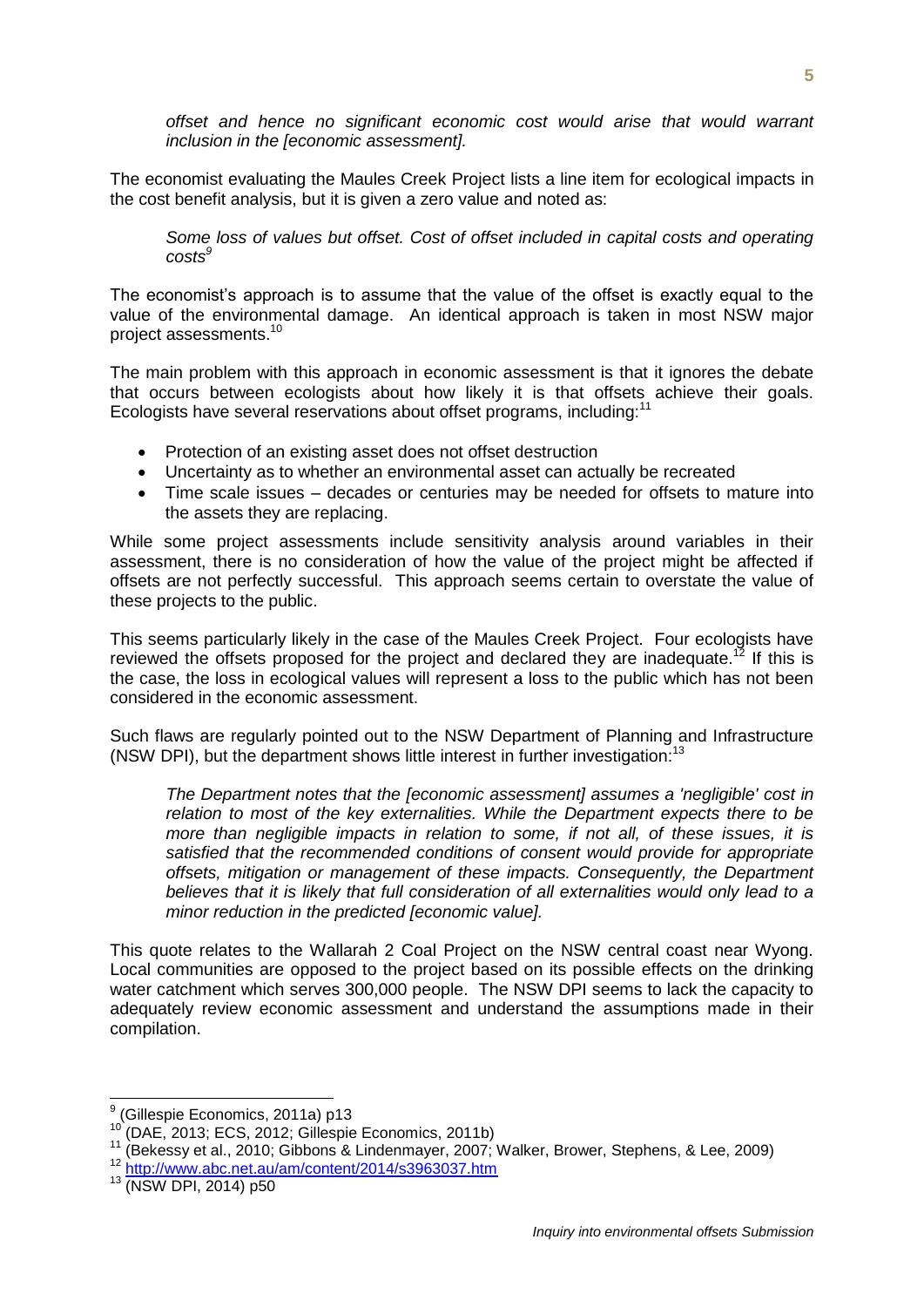#### **New South Wales – Warkworth Coal Project**

A different approach to economic assessment of environmental offsets was taken in the evaluation of Rio Tinto's Warkworth Extension Project. In that project the economists attempted to establish the value that the NSW public placed on the environmental damage to be caused and on the offsets to be provided. These and other 'non-market' values were estimated through a technique known as 'choice modelling'.

In choice modelling members of the public are given some information about an environmental or policy decision before being given a multiple choice survey. Each question in the survey asks respondents to choose between different quantities of environmental or social "goods" and also a financial payment. By modelling people's choices about the environmental or social goods against the payment variable, economists estimate the value the public places on these goods.

The Warkworth choice modelling study placed values on the 'endangered ecological communities' (EEC) to be destroyed and the offsets to be provided of:<sup>14</sup>

- \$459,393 to avoid a hectare of EEC being cleared
- \$113,497 for a hectare of EEC planted in the region
- \$320,459 for a hectare of existing EEC protected in the region.

In other words, the study found that the NSW public valued the areas of native vegetation that the project would destroy at nearly \$460,000 per hectare, and that this could be offset by planting a new hectare of this vegetation (worth \$113,000) and protecting an existing hectare in perpetuity (worth \$320,000).

These estimates were used in the cost benefit analysis of the Warkworth project to estimate the value of ecological impacts of \$328 million and an almost equivalent value of offsets of \$317 million.

Economists from The Australia Institute were involved in the appeal against approval of the Warkworth project in the NSW Land and Environment Court. In finding against Rio Tinto, the judge said:<sup>15</sup>

*The Choice Modelling study, which provides the values for the non-market benefits and costs, was deficient in limiting the survey respondents to residents of New South Wales, and providing inaccurate, indiscriminate and uninformative information to survey respondents which affected their choices and values.*

The flawed values calculated by Rio's economists, Gillespie Economics, were a factor in the judge's ultimate decision:<sup>16</sup>

*I am not satisfied that the economic analyses provided on behalf of Warkworth support the conclusion urged by both Warkworth and the Minister, namely that the economic benefits of the Project outweigh the environmental, social and other costs.*

Similar choice modelling studies have also been criticised by the NSW Planning and Assessment Commission:<sup>1</sup>

 $\overline{a}$ 

 $14$  (Gillespie Economics, 2009) p31

<sup>15</sup> (Preston, 2013) p155-56

 $16$  (Preston, 2013) p155

<sup>17</sup> (PAC, 2012) p5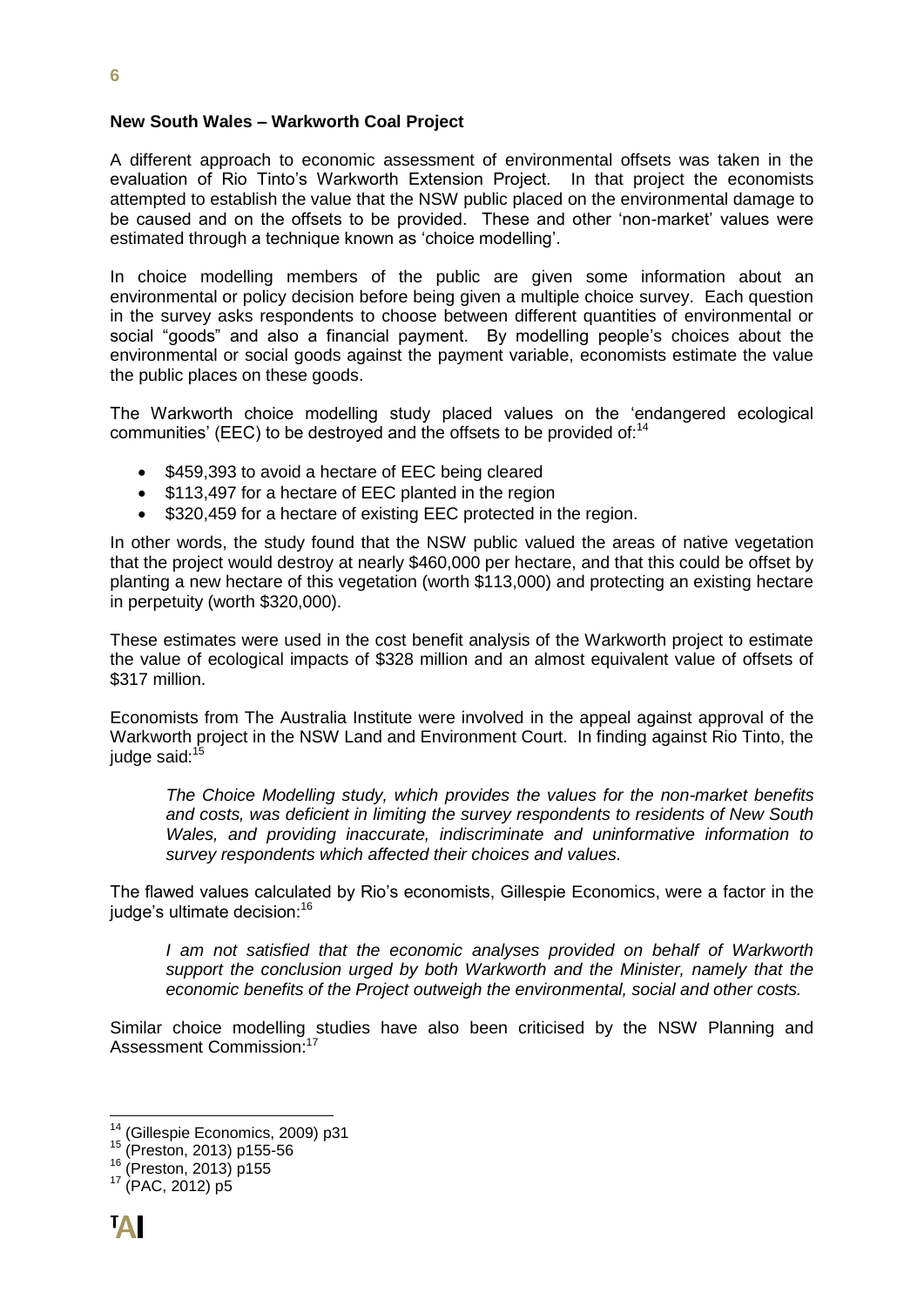*The Commission has noted in response that narrowly-based cost-benefit analyses of the kind usually undertaken for coal mining projects are unlikely to ever value any single environmental attribute or feature above the value of the coal that would have to be foregone to protect it. The Commission's view is that such assessments should therefore be approached with extreme caution rather than being uncritically accepted as justifying propositions for destruction of significant natural features. The techniques available for placing an economic value on natural features are still*  relatively crude and, in the Commission's view, their application usually falls well *short of the standard required to withstand rigorous scrutiny.*

Despite the identified flaws in these choice modelling studies, economic assessments which are based on their results have been accepted by Planning and Assessment Commissions and the NSW DPI. In February 2014 the DPI Environmental Assessment Report into the Wallarah 2 Coal Project accepts a \$186 million dollar value based on a similar study, which represents over one third of the estimated value of the project.<sup>18</sup>

#### **Conclusion**

Economists are not the right people to be making decisions relating to endangered species and ecosystems. Decisions relating to the desirable standards of ecological protection for Australia's environmental assets, particularly native habitat and ecosystems, should be guided primarily by environmental scientists. Once environmental scientists have established the necessary standards, economists should be involved in establishing efficient systems of maintaining these standards.

Environmental offsets can be an efficient means of compensating the community for environmental damage. They are particularly useful as they reduce the need to engage in difficult and subjective environmental valuation exercises. Concerns that offsets are imposing excessive costs on development are misguided. The Productivity Commission's view that offsets impose excessive costs by favouring environmental values over other values is an extreme view that is not supported by real world events.

Offsets are generally poorly treated in economic assessment of major projects. In Queensland most projects do not bother to evaluate any economic costs or benefits, and certainly not the complex question of if offsets are performing their job from an economic perspective. In NSW economists assume that offsets work perfectly, which is unsupported by the views of ecologists. Such an approach over values projects and understates their true environmental cost.

Cases like Maules Creek, NSW, show that project approvals and offset plans need to be scrutinised not only by professional ecologists, but by independent, professional ecologists. Economic assessment that is based on proponent-commissioned ecological analysis is likely to understate costs to the community.

In rare cases extensive environmental valuation exercises have been done to evaluate habitat destruction and offset provision. These studies have been done poorly and have not stood up to scrutiny in courts or other decision making forums. This underlines the problems associated with environmental valuation.

We would be happy to expand on this submission in person or in writing at a later stage of this inquiry.

 <sup>18</sup> (NSW DPI, 2014) p50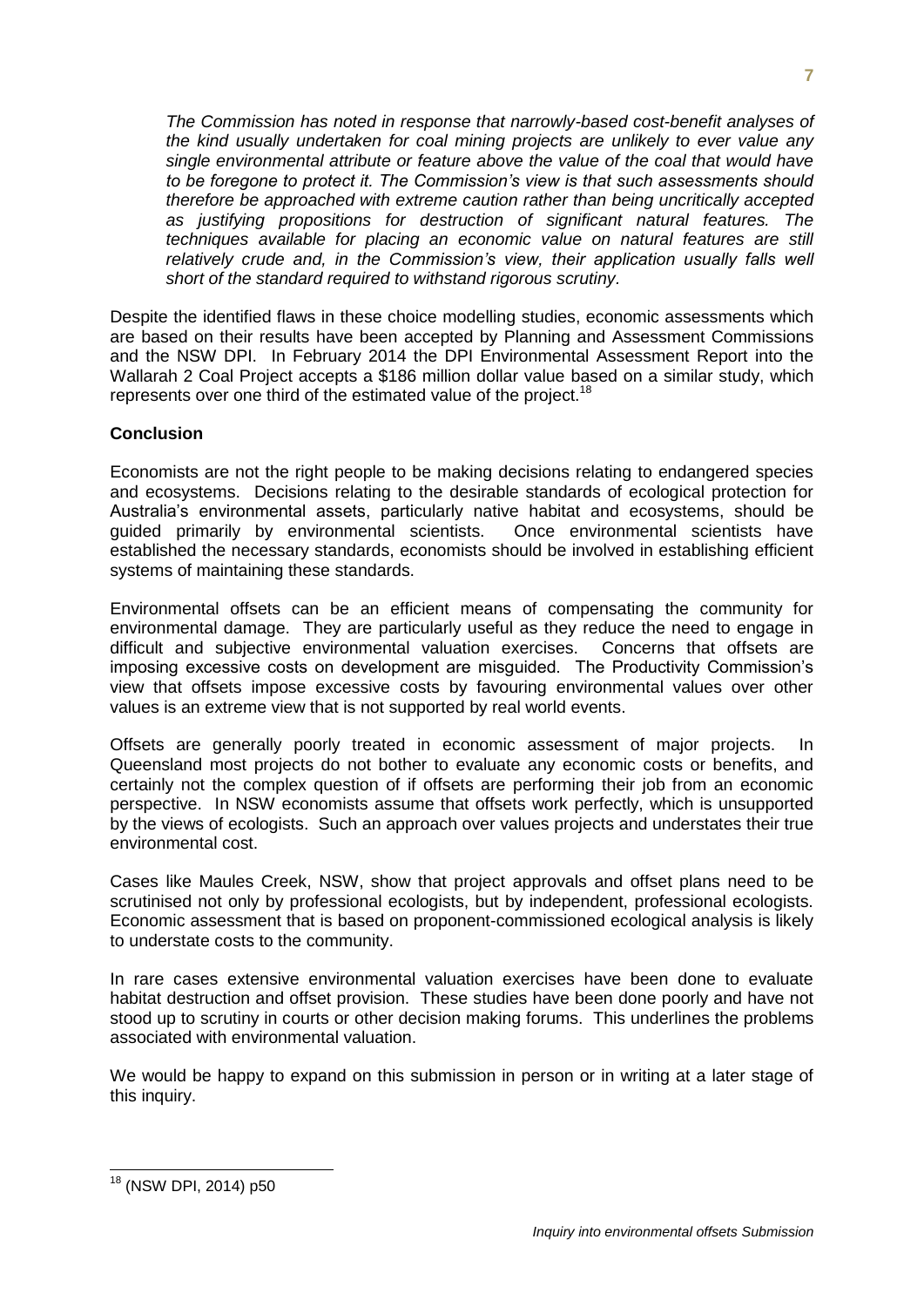#### **References**

- Baker, R., & Ruting, B. (2014). *Environmental Policy Analysis : A Guide to Non-Market Valuation*. Productivity Commission Staff Working Paper. Retrieved from http://pc.gov.au/\_\_data/assets/pdf\_file/0005/131693/non-market-valuation.pdf
- Bekessy, S. A., Wintle, B. A., Lindenmayer, D. B., Mccarthy, M. A., Colyvan, M., Burgman, M. A., & Possingham, H. P. (2010). The biodiversity bank cannot be a lending bank. *Conservation Letters*, *3*(3), 151–158. doi:10.1111/j.1755-263X.2010.00110.x
- Bishop, R. C. (1978). Endangered Species and Uncertainty: The Economics of a Safe Minimum Standard. *Agricultural Economics*.
- DAE. (2013). *Cost benefit analysis and economic impact analysis of the revised Bulga optimisation project* (pp. 407–411). Report for Umwelt (Australia) by Deloitte Access Economics. doi:10.1017/CBO9781139057899.030
- DSEWPC. (2011). *State of the Environment 2011 - Summary*. Independent report to the Australian Government Minister for Sustainability, Environment, Water, Population and Communities. Canberra. Retrieved from http://www.environment.gov.au/topics/scienceand-research/state-environment-reporting/soe-2011/soe-2011-report/download
- ECS. (2012). *Bulga Extension Project : Economic Impacts*. Report for Bulga Coal Management Pty Ltd by Economic Consulting Services (ECS).
- Gibbons, P., & Lindenmayer, D. B. (2007). Offsets for land clearing: No net loss or the tail wagging the dog? *Ecological Management & Restoration*, *8*(1), 26–31. doi:10.1111/j.1442-8903.2007.00328.x
- Gillespie Economics. (2009). *Warkworth coal project EIS: Annex O Economic Study*. Prepared for Warkworth Mining Limited.
- Gillespie Economics. (2011a). *Maules Creek Coal Project Economic Impact Assessment*. *Assessment*. Prepared for Aston Resources.
- Gillespie Economics. (2011b). *Tarrawonga Coal Project Environmental Assessment, Appendix M, Socio-economic Assessment*. *Population (English Edition)*. Report prepared for Tarrawonga Coal Pty Ltd.
- Krutilla, J. (1967). Conservation Reconsidered. *The American Economic Review*, *57*(4), 777– 786. Retrieved from http://www.rff.org/rff/Events/upload/29660\_1.pdf
- NSW DPI. (2014). *PRELIMINARY ASSESSMENT : Wallarah 2 Coal Project*. Retrieved from https://majorprojects.affinitylive.com/public/bf9566e255af9fca7542353eaf893476/Wallar ah 2 Coal Project Assessment Report.pdf
- PAC. (2012). *Determination report for the Maules Creek Coal Project*. Planning and Assessment Commission NSW. Retrieved from http://www.pac.nsw.gov.au/Projects/tabid/77/ctl/viewreview/mid/462/pac/245/view/reado nly/myctl/rev/Default.aspx
- Preston, B. (2013). *Judgement on Bulga Milbrodale Progress Association Inc v Minister for Planning and Infrastructure and Warkworth Mining Limited*. Judgement in the Land and